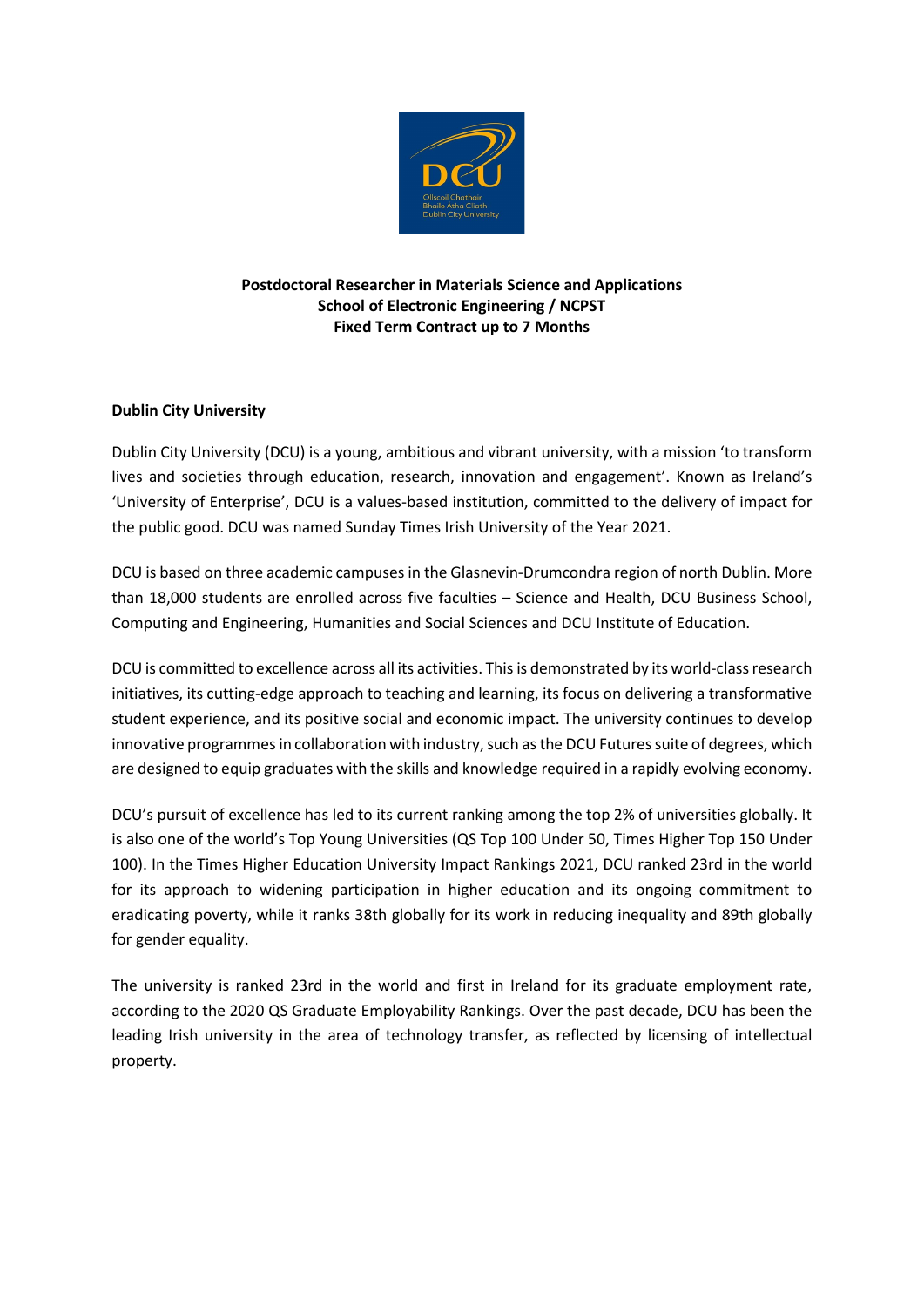### **The School of Electronic Engineering**

The DCU School of Electronic Engineering (Scoil na hInnealtóireachta Leictreonaí DCU) was established in the 1980s and continues to provide top level education to both undergraduate and postgraduate students. Recognised nationally and internationally for the outstanding quality of our courses, we focus on preparing students to pursue a broad range of careers in the Information and Communications Technology (ICT) sector in the areas of electronic, computer, and mechatronic engineering.

## **The Role**

The project seeks a highly motivated postdoctoral researcher to undertake cutting edge research in the areas of thin films growth, characterization, surface engineering and sensor development. The successful candidate will work in a commercialization project to develop an engineered material based wearable sensor prototype for healthcare application. The project aims to develop the materials system, investigate the properties and fabricate a sensor prototype device and characterize it. During the course of the project, the candidate will liaise and support a multidisciplinary team of engineers and commercialization experts to make the device ready for customer trials.

## **Principle Duties and Responsibilities**

Reporting to his/her Principal Investigator the Postdoctoral Researcher's duties and responsibilities

of the position include, but are not restricted to, the following:

- Conduct a specified programme of research under the supervision and direction of the Principal
- Investigator
- Engage in the dissemination of the results of the research in which he/she is engaged with the support of and under the supervision of the Principal Investigator
- Liaise with both internal and external stakeholders including industry and academic partners/collaborators
- Contribute to the engagement on intellectual property activities in partnership with the Office of Technology Transfer
- Engage in appropriate training and development opportunities as required by the Principal Investigator, the School or Research Centre, or the University
- Assist in identifying and developing future research and funding initiatives
- Supervise and assist undergraduate students working in this area with their research
- Carry out administrative work associated with the programme of research as necessary

### **Qualifications, Skills and Experience Required**

Applicants should have a PhD in Material Science or Physics, with some experience at postdoctoral level would be an advantage.

The ideal candidate will have experience in working in the area of thin film deposition, surface engineering and characterization using a range of spectroscopic, optoelectronic and morphological techniques and knowledge in sensor fabrication and characterization. Previous experience in